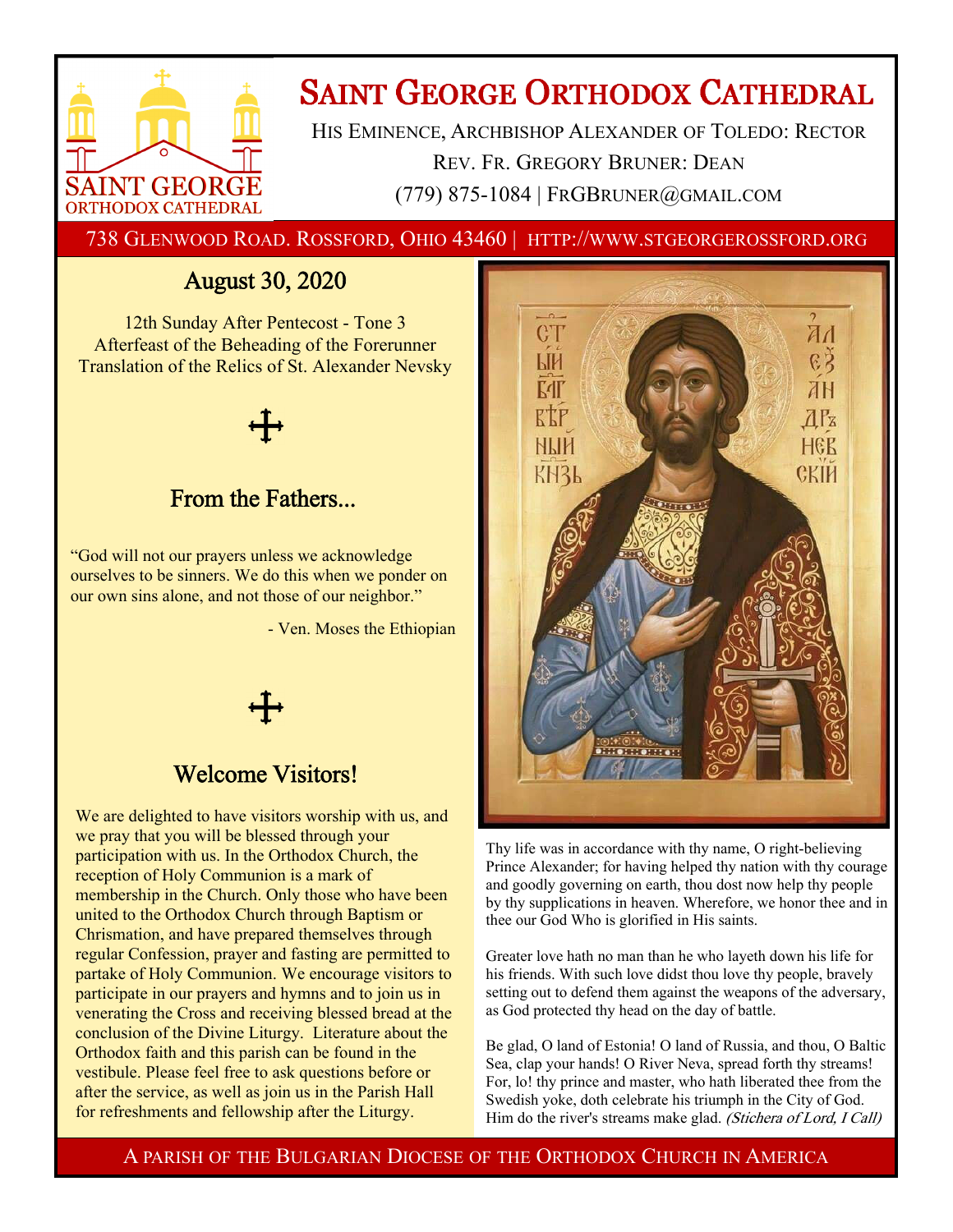### TODAY'S WORSHIP - HYMNS AND SCRIPTURE READINGS

#### Resurrection Troparion in Tone 3

Let the heavens rejoice!/ Let the earth be glad!/ For the Lord has shown strength with His arm./ He has trampled down death by death./ He has become the first born of the dead./ He has delivered us from the depths of hell,/ and has granted to the world// great mercy.

#### Greatmartyr George Troparion in Tone 4

As deliverer of captives/ and defender of the poor;/ healer of the infirm,/ champion of kings;/ victorious Great Martyr George,/ intercede with Christ our God;// for our souls' salvation.

#### Forerunner Troparion in Tone 2

The memory of the righteous is celebrated with hymns of praise,/ but the Lord's testimony is sufficient for thee, O Forerunner./ Thou wast shown in truth to be the most honorable of the Prophets,/ for thou wast deemed worthy to baptize in the steams of the Jordan Him Whom they foretold./ Therefore, having suffered for the truth with joy,/ thou didst proclaim to those in hell God Who appeared in the flesh, Who takes away the sin of the world,// and grants us great mercy.

#### Resurrection Kontakion in Tone 3

On this day Thou didst rise from the tomb, O Merciful One,/ leading us from the gates of death./ On this day Adam exults as Eve rejoices;/ with the Prophets and Patriarchs// they unceasingly praise the divine majesty of Thy power.

#### Great Martyr George Kontakion in Tone 4

As we the faithful flee to thee for refuge and seek thy protection and speedy help,/ We entreat thee, O Champion of Christ, that we who sing thy praises may be delivered from the snares of the enemy/ and from every peril and adversary,// that we may cry: "Rejoice, O martyr George!"

#### Forerunner Kontakion in Tone 5

The glorious beheading of the Forerunner/ became an act of divine dispensation,/ for he preached to those in hell the coming of the Savior./ Let Herodias lament, for she entreated lawless murder,/ loving not the Law of God, nor eternal life,// but that which is false and temporal.

Glory to the Father and to the Son and to the Holy Spirit

#### Ss Alexander, John, and Paul Kontakion in Tone 8

Set a flame by the love of Christ, O glorious ones,/ you took up the yoke of His precious Cross, revealing yourselves as followers in His footsteps by your way of life,/ and you became partakers of His divine glory,/ divinely-wise Alexander, with wonderful John and glorious Paul.// As you stand before His throne, earnestly pray for our souls!

Now and ever and unto ages of ages. Amen.

#### Steadfast Protectress of Christians in Tone 6

Steadfast Protectress of Christians,/ constant advocate before the Creator;/ despise not the entreating cries of us sinners,/ but in your goodness come speedily to help us who call on you in faith./ Hasten to hear our petition and to intercede for us, O Theotokos,/ for you always protect those who honor you!

### Epistle: 1 Corinthians 15:1-11

Moreover, brethren, I declare to you the gospel which I preached to you, which also you received and in which you stand, by which also you are saved, if you hold fast that word which I preached to you – unless you believed in vain.

For I delivered to you first of all that which I also received: that Christ died for our sins according to the Scriptures, and that He was buried, and that He rose again the third day according to the Scriptures, and that He was seen by Cephas, then by the twelve. After that He was seen by over five hundred brethren at once, of whom the greater part remain to the present, but some have fallen asleep. After that He was seen by James, then by all the apostles. Then last of all He was seen by me also, as by one born out of due time.

For I am the least of the apostles, who am not worthy to be called an apostle, because I persecuted the church of God. But by the grace of God I am what I am, and His grace toward me was not in vain; but I labored more abundantly than they all, yet not I, but the grace of God which was with me. Therefore, whether it was I or they, so we preach and so you believed.

### Gospel: Matthew 19:16-26

Now behold, one came and said to Him, "Good Teacher, what good thing shall I do that I may have eternal life?" So He said to him, "Why do you call Me good? No one is good but One, that is, God. But if you want to enter into life, keep the commandments." He said to Him, "Which ones?" Jesus said, "'You shall not murder,' 'You shall not commit adultery,' 'You shall not steal,' 'You shall not bear false witness,' 'Honor your father and your mother,' and, 'You shall love your neighbor as yourself.' "

 The young man said to Him, "All these things I have kept from my youth. What do I still lack?" Jesus said to him, "If you want to be perfect, go, sell what you have and give to the poor, and you will have treasure in heaven; and come, follow Me." But when the young man heard that saying, he went away sorrowful, for he had great possessions. Then Jesus said to His disciples, "Assuredly, I say to you that it is hard for a rich man to enter the kingdom of heaven. And again I say to you, it is easier for a camel to go through the eye of a needle than for a rich man to enter the kingdom of God. When His disciples heard it, they were greatly astonished, saying, "Who then can be saved?" But Jesus looked at them and said to them, "With men this is impossible, but with God all things are possible."

EMERGENCY SICK CALLS ARE ALWAYS AVAILABLE! CALL FR. GREGORY: (779) 875-1084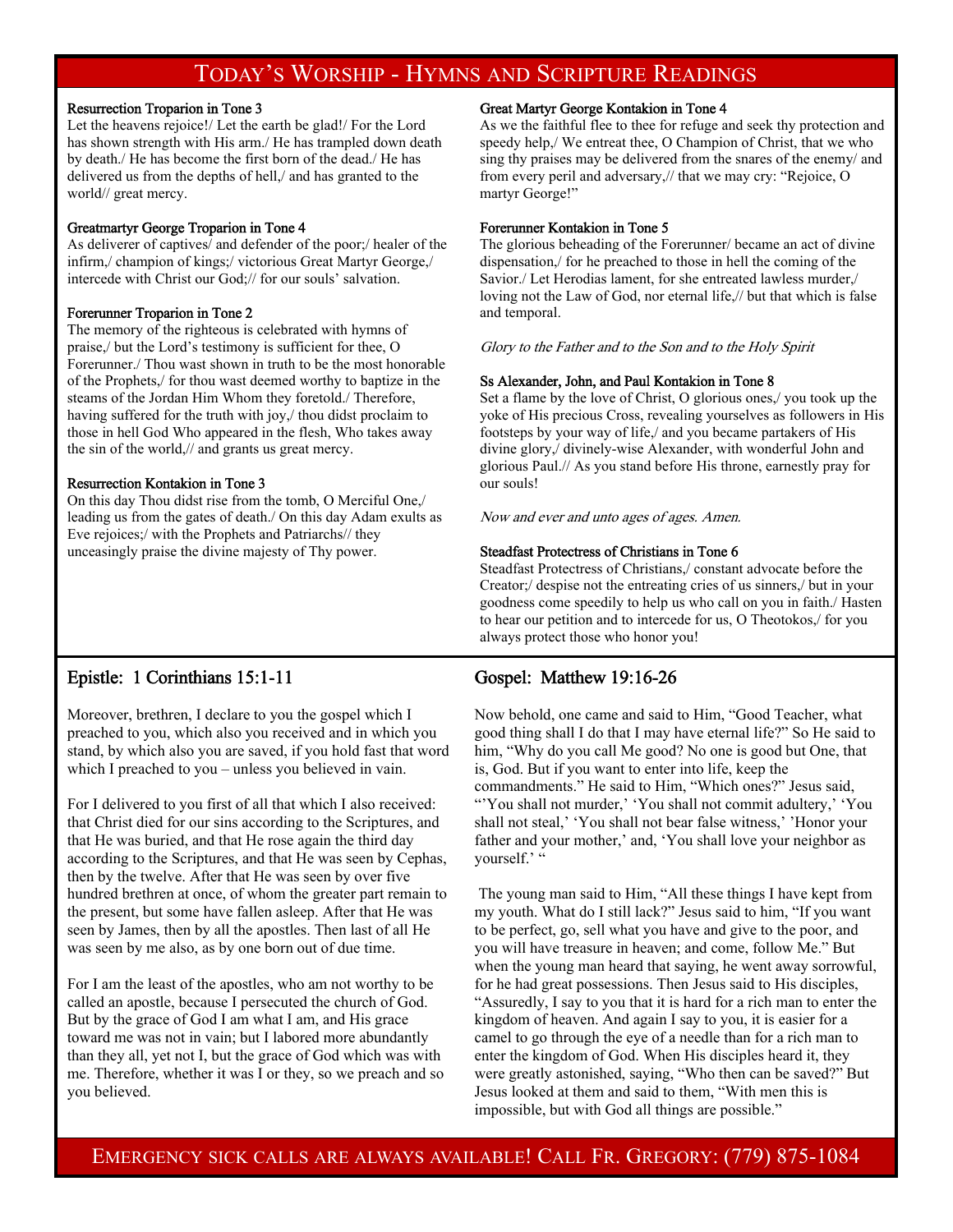### THIS WEEK AND LIFE IN CHRIST

### Sunday, August 30th

10:00 AM Divine Liturgy (Livestream and In Person) 7:00 PM Pan-Orthodox Toledo Bonfire (Woodley)

Afterfeast of the Beheading of the Forerunner Ss. Alexander, John, and Paul the New of Constantinople Translation of the Relics of St. Alexander Nevsky 1 Corinthians 15:1-11, Matthew 19:16-26

### Monday, August 31st 7:30 PM Adult Education (Online)

Placing of the Cincture of the Most Holy Theotokos Hieromartyr Cyprian, Bishop of Carthage 2 Corinthians 8:7-15, 2 Corinthians 8:16-9:5 Mark 3:6-12, Mark 3:13-19

### Tuesday, September 1st

 $\overline{a}$ 

 $\overline{a}$ 

-

Church New Year St. Simeon the Stylite (the Elder) and his mother Righteous Joshua the Son of Nun 1 Timothy 2:1-7, Colossians 3:12-16 Luke 4:16-22, Matthew 11:27-30

### Wednesday, September 2nd

Martyr Mamas of Caesarea in Cappadocia and his parents Ven. Anthony & Theodosius of the Kiev Caves 2 Corinthians 9:12-10:7, Mark 3:20-27

### Thursday, September 3rd

Hieromartyr Anthimus, Bishop of Nicomedia St. Pheobe, Deaconess at Cenchreae near Corinth Martyr Basilissa of Nicomedia 2 Corinthians 10:7-18, Mark 3:28-35

#### Friday, September 4th

Hieromartyr Babylas, Bishop of Antioch Holy Prophet and Godseer Moses Martyr Hermione, daughter of St. Philip the Deacon 2 Corinthians 11:5-21, Mark 4:1-9

### Saturday, September 5th

### 5:00 PM Great Vespers (Livestream and In Person)

Holy Prophet Zachariah and Righteous Elizabeth St. Kassiani the Melodist 1 Corinthians 2:6-9, Matthew 22:15-22

### Sunday, September 6th 10:00 AM Divine Liturgy (Livestream and In Person)

Miracle of the Archangel Michael at Colossae Martyrs Eudoxius, Zeno, and Macarius St. David of Hermopolis in Egypt 1 Corinthians 16:13-24, Matthew 21:33-42

### Joshua, an Old Testament Saint



Joshua, the son of Nun, is the man who succeeded Moses as Israel's leader and took the people into the Promised Land. The Book of Joshua describes his exploits as commander of the armies of Israel that marched into Canaan and followed God's instructions: "But in the cities...that the Lord

your God gives you for an inheritance, you shall save alive nothing that breathes, but you shall utterly destroy them, the Amorites, the Canaanites and the Perizzites, the Hivites and the Jebusites...that they may not teach you their abominable practices which they have done in the service of their gods" (Deuteronomy 20: 16-18a).

Some commentators see these verses as examples of the "bloodthirsty" Old Testament God who is so different from the merciful God of the New Testament that they can hardly be the same deity. Joshua, to these commentators, is a killer and no hero.

But archaeological research has shown that the Canaanite civilization was deeply decadent. Child sacrifice, sexual perversion and gruesome cruelty to slaves and conquered enemies were common. We know that the Israelites were susceptible to the influence of their neighbors. For example, they wanted a king, as we read in I Samuel 8: 5, because all the other nations had kings. There was a real danger of Canaanite practices and attitudes infecting and eventually consuming Israel, a risk that Canaan might "teach you their abominable practices."

The Canaanites had been given plenty of warning about what Israel could do. We know this from the words of Rahab, a harlot who lived in the big Canaanite city of Jericho and who had sheltered the two spies Joshua sent to "spy out" the land before Israel attacked. (The fall of Jericho is famously described in Joshua 6:20.) Rahab says, "For we have heard how the Lord dried up the water of the Red Sea before you when you came out of Egypt, and what you did to the two kings of the Amorites that were beyond the Jordan, to Sihon and Og, whom you utterly destroyed" (2: 10). She asks Joshua to let her family escape, and he honors his promise to do so. Hebrews 11:31 mentions Rahab as a woman of faith who "did not perish with those who were disobedient." Unlike the repentant Ninevites in the Book of Jonah, the disobedient Canaanites chose not to change their ways.

Joshua saw his duty to God in total obedience. He seems to acknowledge, speaking shortly before he dies, that it is not always an easy choice to obey God. But his own decision is unequivocal: "And if you be unwilling to serve the Lord, choose this day whom you will serve, whether the gods your fathers served in the region beyond the River, or the gods of the Amorites in whose land you dwell; but as for me and my house, we will serve the Lord" (24: 15).

### HAVE A QUESTION OR NEED TO CHAT? CALL OR EMAIL FR. GREGORY.